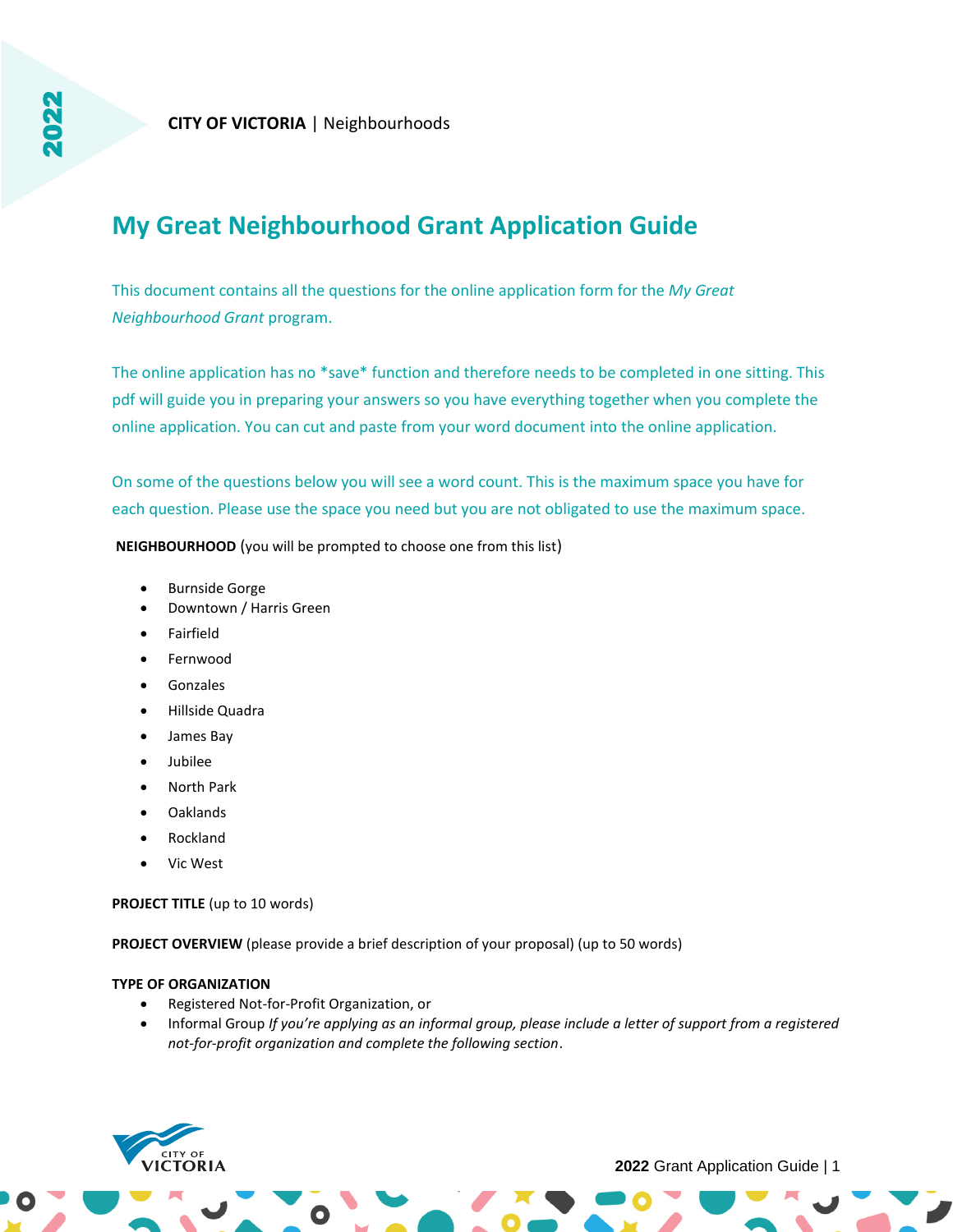# **NOT-FOR-PROFIT GROUP / SPONSOR**

- Society Registration Number
- Organization Name
- Contact Name
- Mailing Address
- Telephone
- **Email**

# **PROJECT LEAD**

- Contact Name
- Organization Name
- Mailing Address
- Telephone
- **Email**

# **PROJECT TYPE**

- Placemaking\*
- Activity
- Community Recovery and Resiliency
- \*If Placemaking is chosen, then you need to answer the following questions

**SUSTAINABILITY** What is the intended lifespan for your proposed project?

- <1 year 2 years 3 years 4 years 5 years
- How will your project be maintained through its lifecycle and retired after its intended lifespan?
- Who will assume responsibility for ensuring these actions are undertaken? (100 words)

**PROJECT DESCRIPTION** (200 words) Please describe your proposed project

**COMMUNITY INVOLVEMENT** (200 words) How will your proposed project involve the community before, during and following implementation?

**BENEFITS** (100 words) How will your proposed project benefit the community?

**EQUITY, DIVERSITY & INCLUSION** *Equity means treating everyone fairly by acknowledging their unique situation and addressing systemic barriers. The aim of equity is to ensure that everyone has equal access to benefits and outcomes. Inclusion is the process of improving the terms of participation in society for people who are disadvantaged on the basis of age, sex, gender identity or expression, disability, race, ethnicity, origin, religion, or economic or other status, through enhanced opportunities, access to resources, voice and respect for rights.* 

- What barriers might disadvantaged groups encounter before, during and following implementation? (200 words)
- How will the barriers mentioned above be removed before, during and following implementation? (200 words)
- How will your proposed project benefit disadvantaged groups? (200 words)
- Are there ways this project might reduce barriers or improve accessibility for people with disabilities? (200 words)

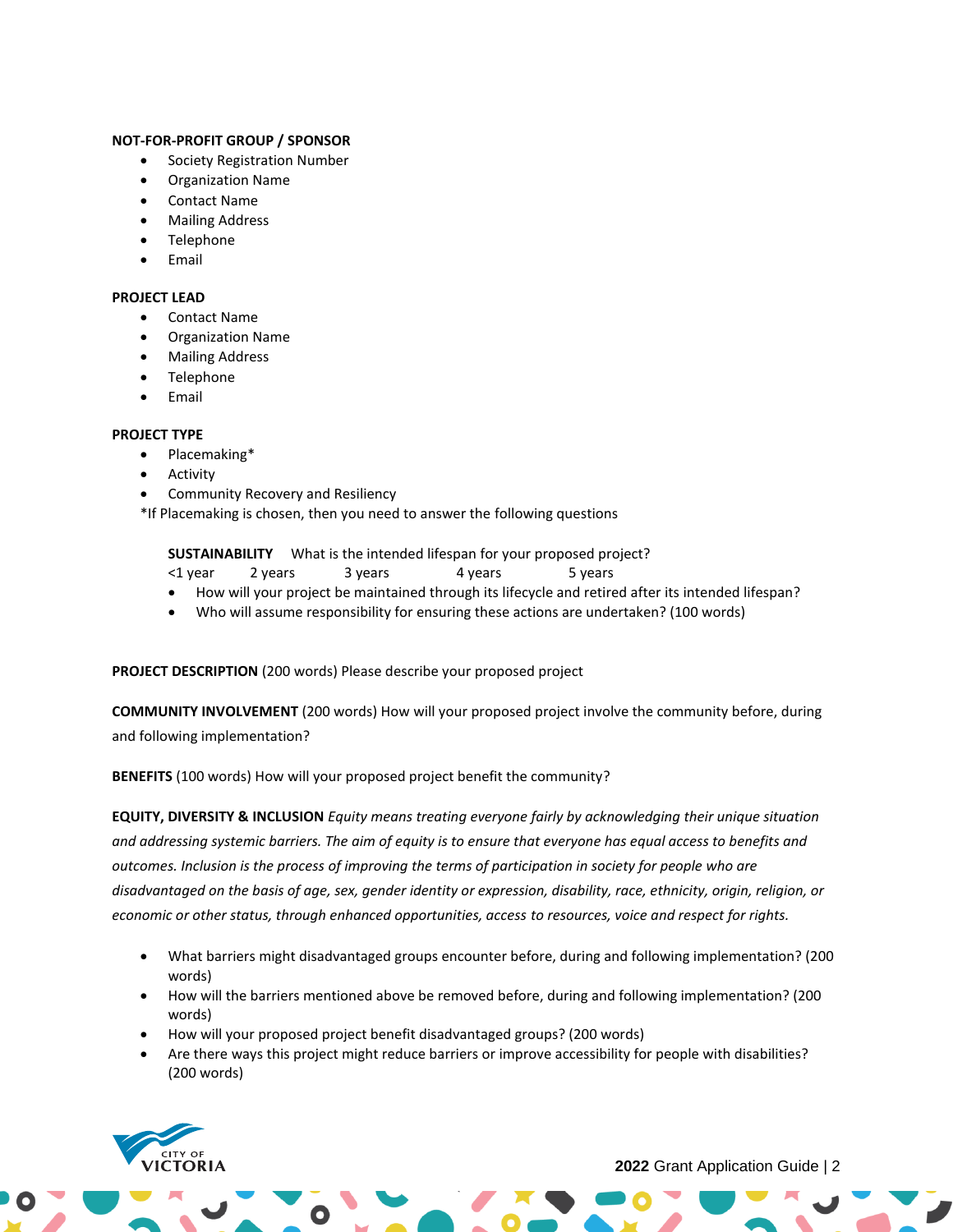**APPROVALS** (200 words) What approvals and/or other regulatory requirements must be met to complete your project? *(e.g. property owner permission, Heritage Alteration Permit, etc.)*

**LIABILITY** (200 words) Are there aspects of your proposal that present risk to people or property during the activity or placemaking project installation? How will risk be managed during the lifespan of the placemaking project after installation? (e.g. insurance)

**ACQUISITION OF TOOLS** (200 words) Will there be any acquisitions of materials, goods or tools for this project? What will happen to them once the project is completed and removed?

**PROJECT TIMELINE** (*Projects must be completed within one year of receiving funds*)

- Start date
- Completion date

# **PROJECT LOCATION**

- Street
- **Address**

### **WORKPLAN SCHEDULE** (*you can add up to 10 more lines*)

| Date | Milestone |
|------|-----------|
|      |           |
|      |           |
|      |           |
|      |           |
|      |           |

# **PROJECT COST**

# **Please complete following budget**

What is the **total cost** of the proposed project?

**Amount requested** from My Great Neighbourhood grant fund: \$ (must not exceed 50% of total cost)

**Your total matching contribution \$**

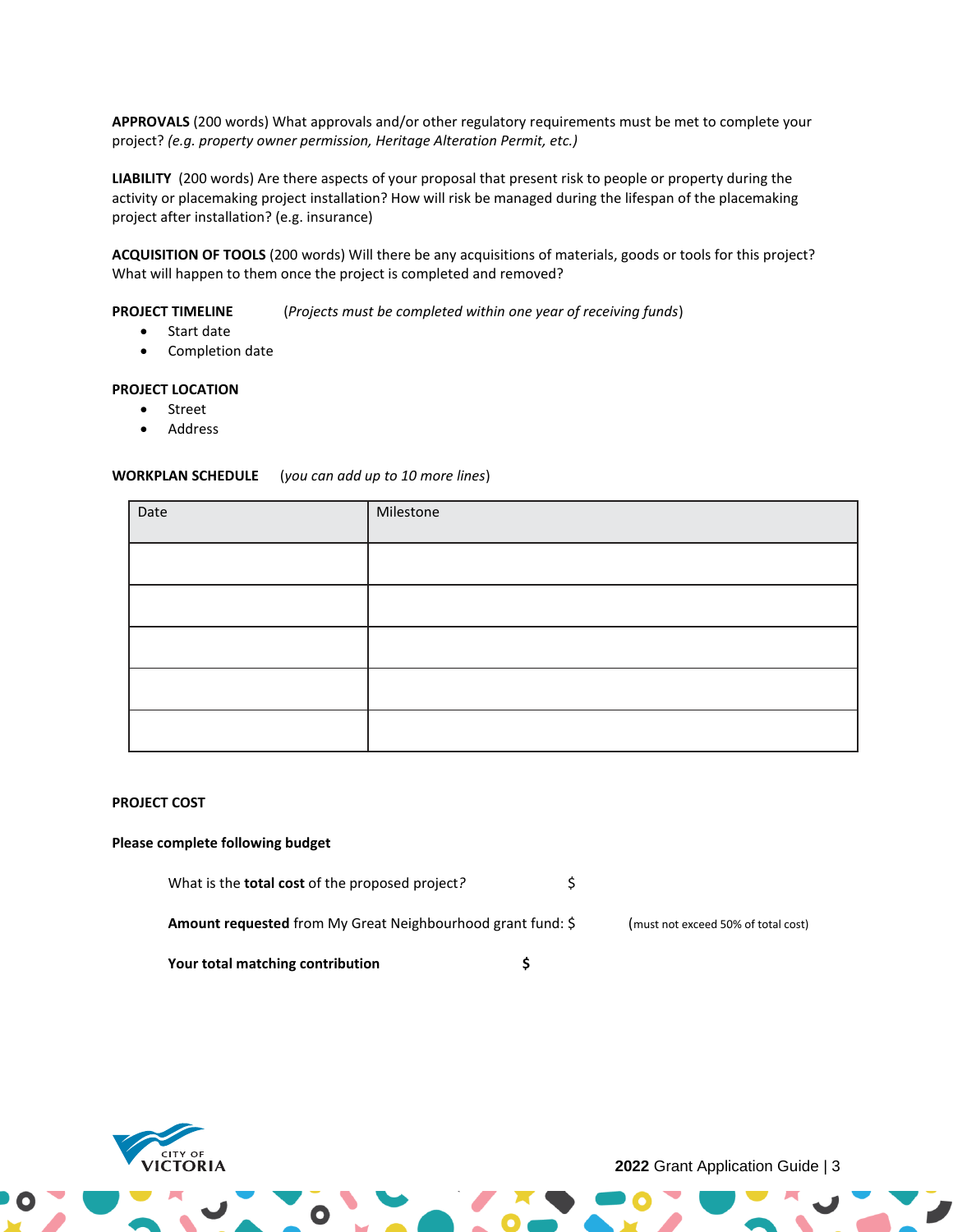| Items Funded by Grant (you can add up to 10 more lines)                             | Amount |
|-------------------------------------------------------------------------------------|--------|
|                                                                                     |        |
|                                                                                     |        |
|                                                                                     |        |
|                                                                                     |        |
|                                                                                     |        |
|                                                                                     |        |
|                                                                                     |        |
|                                                                                     |        |
|                                                                                     |        |
|                                                                                     |        |
| For Placemaking, include any funding required to maintain and/or retire the project |        |
|                                                                                     |        |
| <b>TOTAL REQUESTED</b> (must not exceed your Total Matching Contribution below)     | \$     |

| Items Provided by Applicant (you can add up to 10 more lines)  | Amount |
|----------------------------------------------------------------|--------|
|                                                                |        |
|                                                                |        |
|                                                                |        |
|                                                                |        |
|                                                                |        |
|                                                                |        |
|                                                                |        |
|                                                                |        |
|                                                                |        |
|                                                                |        |
|                                                                |        |
| TOTAL PROVIDED (must equal or exceed your Total request above) | \$     |
|                                                                |        |

# DECLARATION

- I certify that the information given in this application is correct. I agree to the following terms:
- The not-for-profit organization is not in arrears with the City.
- The Project will be carried out when and as described in the application. If there are significant changes to the Project or it is not completed, I am responsible to notify the City of Victoria of any changes and if required, will return the funds back to the City of Victoria.
- I will return all unused funds to the City of Victoria.
- I assume all liability for activities associated with Project or Activity implementation and for all life cycle costs described above.